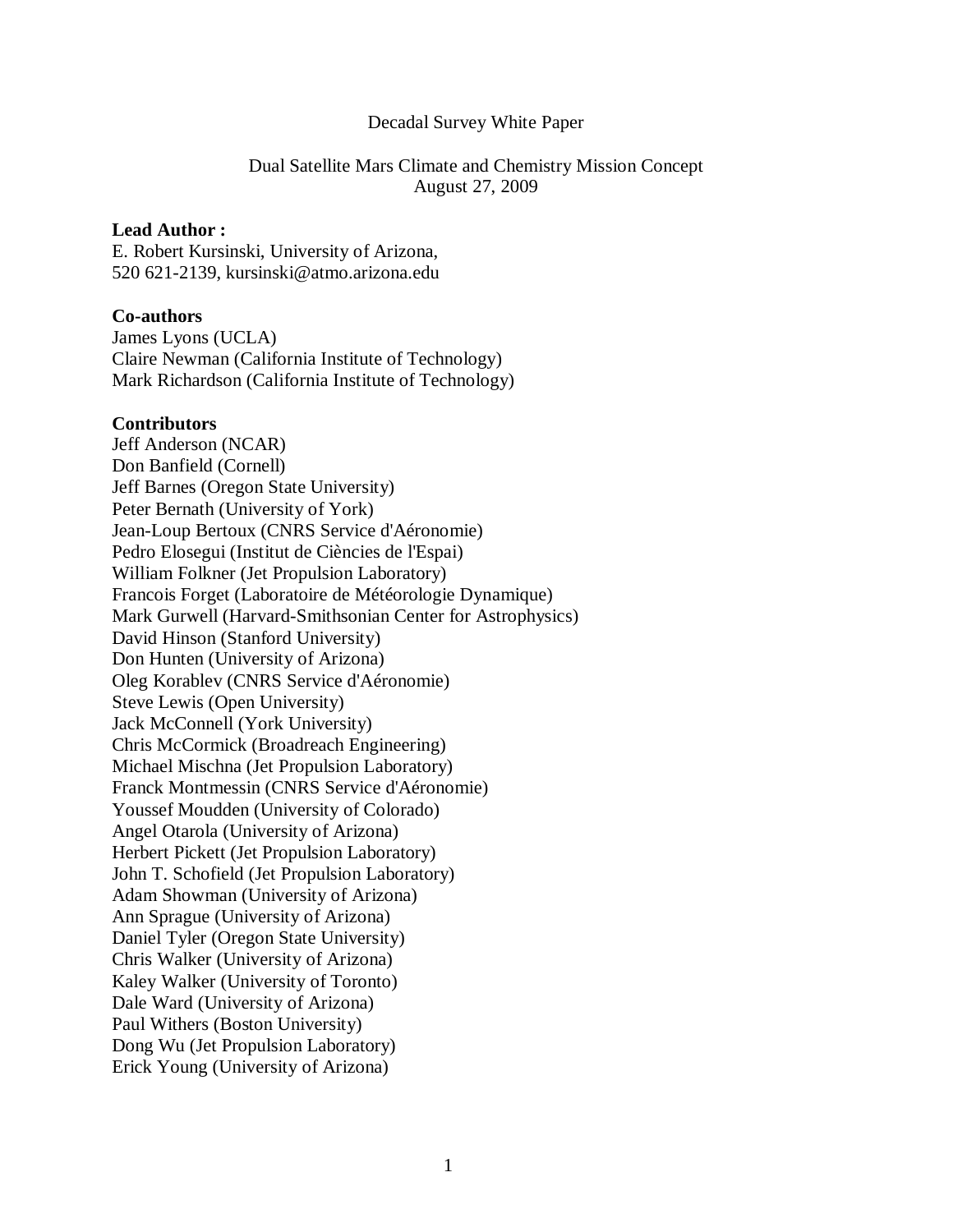The National Academy of Sciences (NAS) is undertaking a Planetary Science Decadal Survey. Approximately two dozen key science questions about the Martian atmosphere involving the dust and hydrological cycles, atmospheric circulation, trace gas chemistry, upper atmosphere, and past climate are summarized in the Mars atmosphere group white paper (Mischna et al., 2009). So how do we answer the questions posed there? MAVEN, which launches in 2013, will address questions about the upper atmosphere. This white paper describes the rationale for and key elements of a dual satellite orbiting mission (DSM) concept that uses mm-wavelength satellite to satellite (sat-sat) occultations (Fig. 1) in combination with solar occultations (SO). The combination of sensitivity, accuracy and vertical resolution from the satellite to satellite occultation is simply not possible with radiometers and will provide ~30,000 globally distributed near-entry probe quality profiles each Martian year profiling the boundary layer and exchange between the atmosphere and surface, answering and strongly constraining most of the key lower and middle atmosphere Mars science questions previously thought unachievable from orbit.



Fig. 1. Schematic of the change in the frequency and amplitude of sat-sat occultation signals.

It is extremely important that the Mars community specifically and planetary science community in general understand the science that can be achieved from orbit via satellite to satellite occultations and, in the next decade, develop and utilize such observations in future mission architectures and answer the science questions highlighted in Mischna et al.

# **Rationale**

Achieving the **global perspective** needed to answer the Mischna et al. questions very likely requires an **orbiting** mission. Clearly a landed network with the right instrumentation as discussed by Rafkin et al. (2009) would be very powerful and complementary to an orbiting mission, but the cost of a sufficient number of adequately equipped ground stations would likely be prohibitive, forcing such a network to be more limited in number and scope.

A concern about orbiting missions is whether the remote sensing capabilities are adequate to constrain the science. Answering the numerous questions about the vertical distribution of dust, water, trace gases and winds requires that the mission profile those variables at their key spatial and temporal scales. More challenging is answering the majority of the Mischna et al. questions related to the near surface environment. For instance, questions about (1) how dust storms are initiated, evolve and decay and (2) why some grow to a global scale while others remain local require globally distributed, near surface measurements of dust, winds, turbulence and their meteorological context over diurnal, seasonal and interannual time scales. Analogous requirements exist for answering questions about (3) the exchange of water with surface and subsurface reservoirs and (4) whether there is net transfer of water from one hemisphere to the other as well as questions about trace gas (5) sources and sinks, (6) interactions with the subsurface and (7) the role of heterogeneous chemistry.

Answering these questions therefore requires: i) routinely profiling the atmosphere right to the surface, independent of dust (*something not possible at IR and shorter wavelengths*) and surface emission variations (*something not possible for thermal emission measurements at any wavelength*), with a few hundred meter or better vertical resolution and high precision (<10%) to resolve the boundary layer variations, ii) separating the seasonal and diurnal cycles which can be achieved with rapidly precessing, high inclination orbits, and iii) sufficient sampling density.

Temperature, pressure, dust, water vapor, trace gases, clouds, winds and turbulence should be profiled down to the surface *simultaneously* to constrain the interrelations such as dust and trace gases for heterogeneous chemistry and winds, turbulence and dust to determine how dust storms are initiated as well as to determine transport of dust and water. Measuring **isotopes** is critical to constraining present processes and sources as well as the past climates and evolution of Mars.

#### **Current Limitations**

The requirements noted above cannot be met with the Thermal Emission Spectrometer (**TES)** or the Mars Climate Sounder (**MCS**)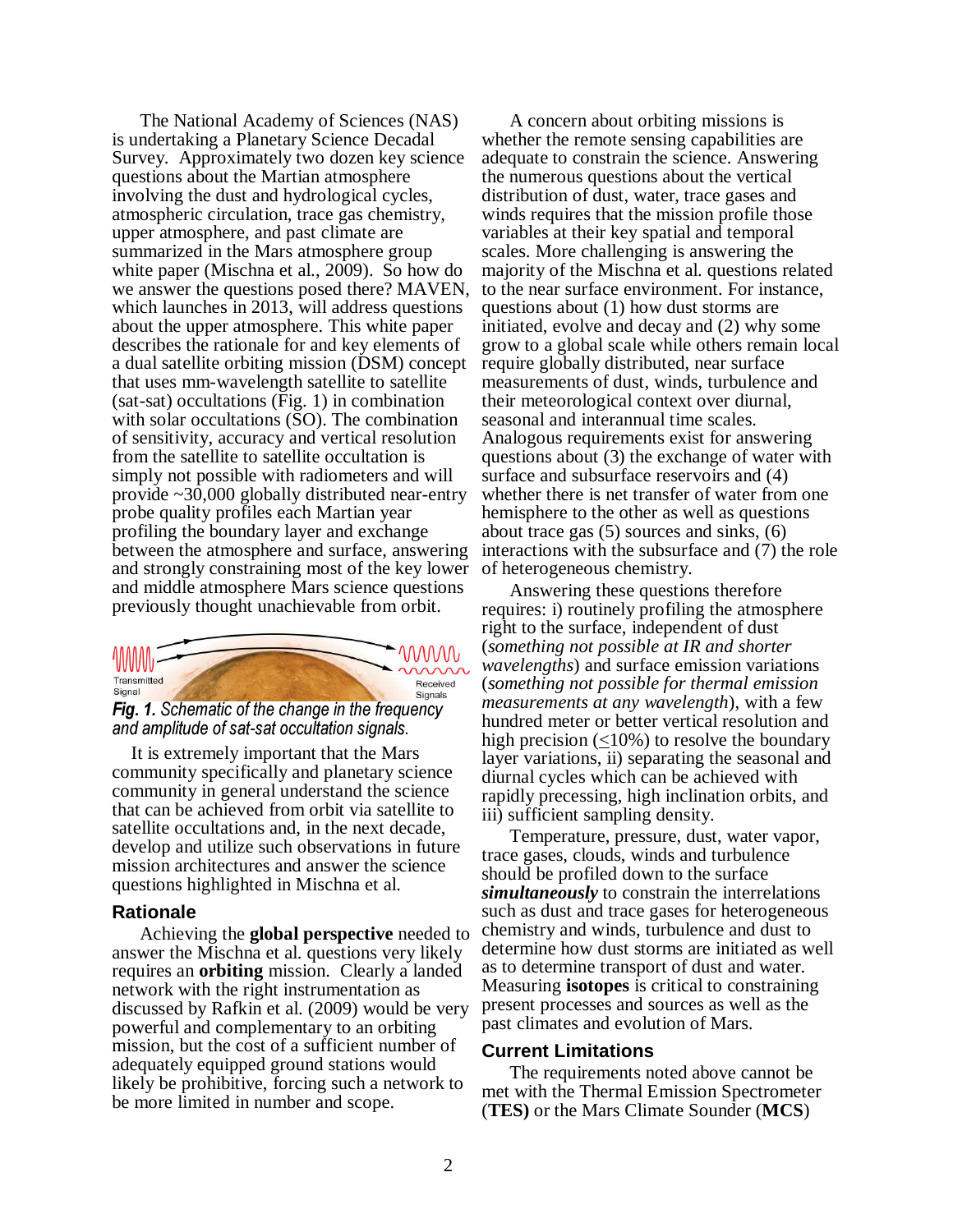both of which measure thermal emission (TE) in the infrared. Their vertical resolutions and high sensitivity to dust and surface emissivity are simply inadequate to address the many near-surface related questions. While **TES** and **MCS** do provide indirect constraints on zonal wind shear via the thermal wind equation, the information is limited both by vertical resolution and the lack of constraints on near surface drag and pressure gradients that makes winds in the near-surface environment so variable and challenging to model. Furthermore some of the most important transport questions involve meridional winds.



Fig. 2. a. Diurnal changes in lower atmosphere thermal structure in between 30° S and 60° S seen in MGS RO (radio occultation) measurements (Hinson et al. 1999). b. Comparison of close-coincidence GPS RO and balloon profiles in Earth's tropics near the transition between the troposphere and stratosphere demonstrating the vertical resolution of GPS occultations. Black: GPS, Red: balloon. The two profiles to the right are offset by 20 K each.

**Mm** & **sub-mm** TE observations would be better because of their dust insensitivity. However, the 3-5 km vertical resolution achievable via such measurements and their sensitivity to surface emissivity would barely allow them to detect a hint of the large diurnal temperature swings observed via RO (Fig. 2a).

## **Solution**

The only way to answer these near-surface questions from orbit *is via satellite-to-satellite radio occultations* (RO). RO is a simple, proven technique used since 1965 with Mariner 4 and more recently with MGS that provides precision, accuracy and vertical resolution typically one and sometimes two orders of magnitude beyond that of atmospheric emission observations. Fig. 2a shows the ability of MGS RO to profile the near-surface environment and capture the large diurnal temperature variations there. While RO profiles average horizontally over ~160 km so they don't capture as much small-horizontalscale information as point profiles, they provide more representative results than point profiles and will profile turbulence via scintillations ("twinkling of a star") yielding entirely new constraints on atmospheric processes at Mars. Fig. 2b demonstrates the high vertical resolution achieved with terrestrial sat-sat RO measurements even at relatively low 1.6 GHz frequencies demonstrating in part why GPSRO was one of the missions recommended in the 2007 Earth Science Decadal Survey.

 RO measurements in the 320-360 GHz range will precisely profile water, CO, and their isotopes to a few %, trace gases  $H_2O_2$ ,  $O_3$ ,  $H_2CO$ ,  $SO_2$ , and OCS to ~5 ppb or better, winds to better than 2 m/s and turbulence independent of dust with 60 m Fresnel diffraction-limited vertical resolution to resolve the diurnal variations in the boundary layer. These are errors of *individual profiles* and will improve with averaging. Placing the two satellites in approximately counter-rotating, rapidly precessing, high inclination orbits will provide ~42 globally distributed RO measurements per day daily with full diurnal cycle sampling approximately every 44 days.

The sat-sat occultations are self-calibrating because the signal source is viewed immediately before or after each occultation which eliminates long term drift and is critical for serious monitoring of climate. Furthermore, a properly designed RO receiver can also probe the atmosphere via SO and TE enabling near continuous TE coverage of the atmosphere between the sat-sat occultations and ~200,000 TE profiles per Martian year. RO & SO mmwave observations also allow spectroscopic errors to be refined and reduced *while in orbit*.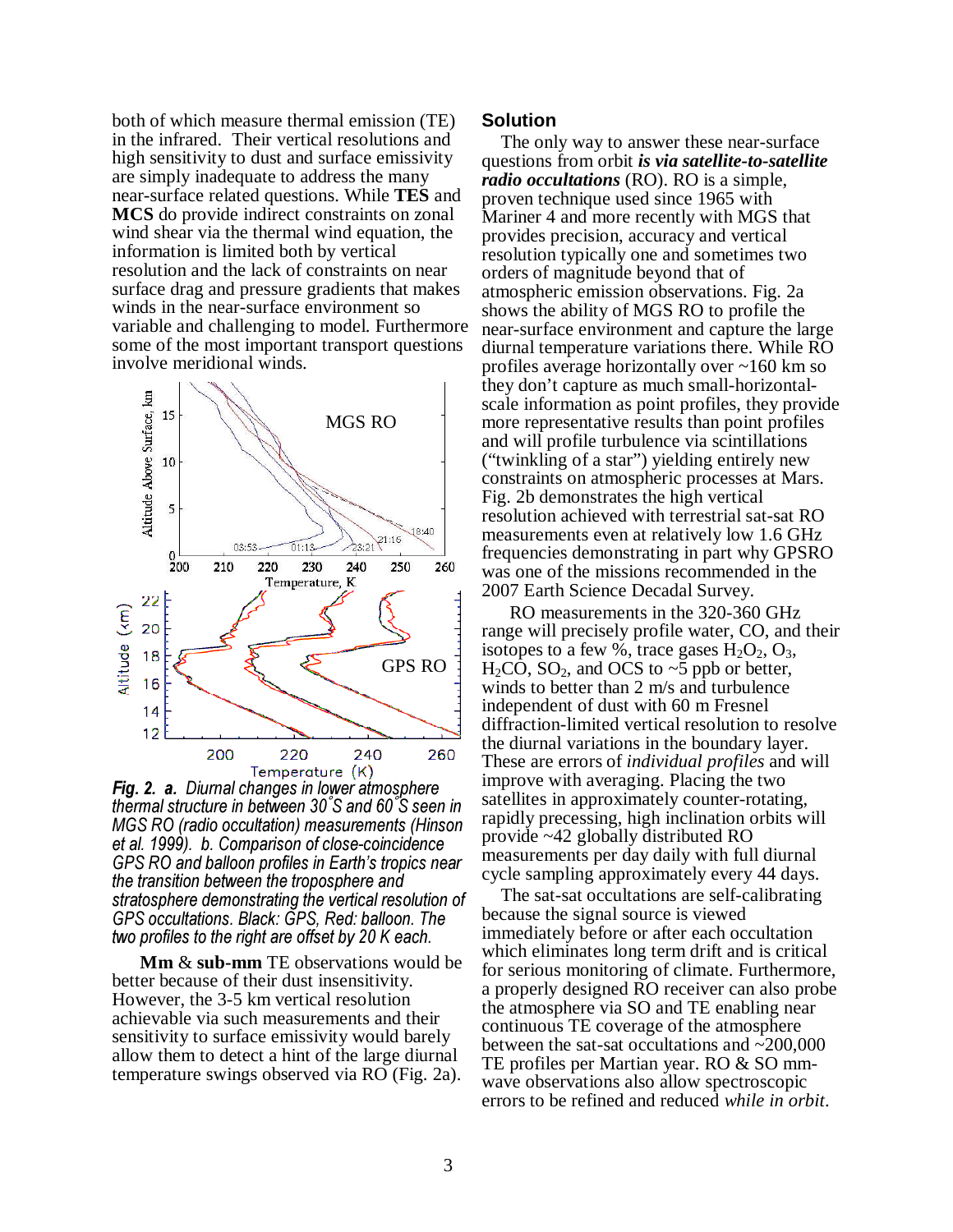The RO instrument consists of a ~300 GHz transmitter using readily available tone generators and 20 cm antenna on one spacecraft and a 20 cm antenna and simple heterodyne RO 300 GHz receiver on the other spacecraft, both pointed to 1 mrad, a level easily achieved with star trackers. Unwanted non-atmospheric amplitude variations such as those due to antenna pointing variations are calibrated out using an extra occultation tone sufficiently far from the absorption line. The tone's *frequency* will be very stable to measure the change in frequency due to the atmosphere (Fig. 1) and profile temperature and pressure like the wellestablished X-band spacecraft occultations (e.g., Fig. 2a). *The required components and assemblies of a 300 GHz RO system have been flown in space* and simply need to be assembled into a new integrated observing system. *No new technology development* is required. A two aircraft system demonstration of the Earth version of this concept, called the Active Temperature, Ozone and Moisture Microwave Spectrometer (ATOMMS), is scheduled for 2010.

**Answering the numerous dust and ice related science questions** requires aerosol measurements coincident with the mm-wave measurements spanning the diurnal cycle with vertical resolution as close to the RO measurements as possible. This can be achieved via an *uncooled, thermal IR limb emission ice and dust sounder* (TIDS) derived from MCS *with 2 km vertical resolution* (limited by IR weighting functions) and channels optimized to sample near surface dust under a range of dust loading conditions.

A **Trace Gas Survey** necessitated by the recent discovery of methane is best achieved via a *Near-IR solar occultation* (SO), *nIRS,* such as the French SOIR instrument or the Canadian fourier transform spectrometer (FTS) instrument on the Earth-orbiting Atmospheric Chemistry Experiment (ACE) (Bernath et al. 2005) that measure the spectra of a wide range of species to sub-ppb levels. A critical point here is the mission design requirements for RO and SO are highly compatible and synergistic because the same *rapidly precessing orbits* that provide diurnal coverage for the mm-wave and aerosol observations also provide pole to pole SO coverage over the same 44 day period.

With these combined elements, a DSM becomes a **global field campaign** that profiles the chemical, dynamic, thermodynamic and aerosol-opacity state of the atmosphere simultaneously down to the surface as well as the surface below with full diurnal cycle sampling. This combination, which is very difficult to achieve via landers because of prohibitive costs, in fact exceeds anything on Earth. These measurements will quantitatively determine the detailed behavior of the near surface environment and constrain (rather than merely address) the key processes at work such as **exchange between the surface and atmosphere globally**. Such knowledge of processes is critical to modeling and understanding both present and **past** climate.

### **The Water Cycle**

The key observations needed to understand the water related processes and answer questions about the water cycle must be considered in the framework of the moisture balance equation (1):

|                    |  | $dq/dt = -\nabla \cdot \vec{u}q + source_{external} + source_{int\,end}$ (1) |  |
|--------------------|--|------------------------------------------------------------------------------|--|
| terms: $1 \quad 2$ |  |                                                                              |  |

where *q* is the water vapor mixing ratio, *t* is time, *u* is velocity, *Term 1* is the time-varying 3D water distribution, *Term 2* is the water transport term, *Term 3* is the water source from the surface and *Term 4* is the change caused by water condensation or sublimation within the atmosphere. With the proper mission design, DSM can be **a global closure experiment** to measure each term in equation (1).

# **4D Water Climatology**

Insight gained from the latitude vs. season and interannual climatology derived from TES added to recent evidence that the Martian orbital obliquity and precession variations likely cause large amounts of water to migrate around on Mars (Head et al. 2003) have driven several interesting and contradictory modeling studies. Determining what is actually happening and why requires that we understand how water varies in the present climate. Specifically, according to the moisture balance Eq. (1), we must begin by accurately measuring the water mixing ratio, *q*, at the important spatial and temporal scales at which it varies. Earth experience suggests that atmospheric water likely varies over vertical scales of  $\sim 10$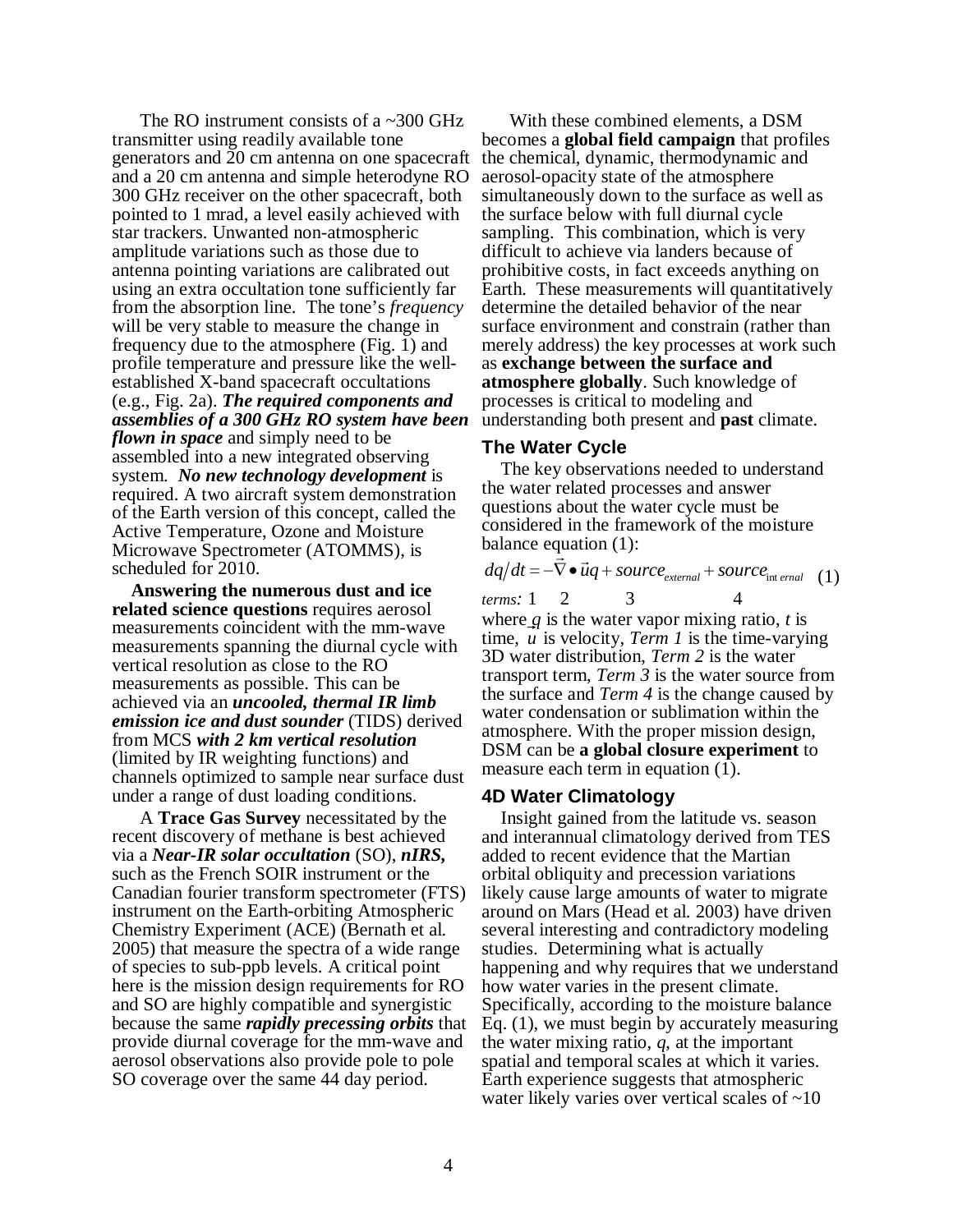km to  $\sim$ 10 m. Only mm-wave sat-sat occultations have the sub-km vertical resolution cycling problem because of the primarily (extending down to the surface) necessary to observe these critical, process-revealing vertical scales.

| <b>Moisture</b><br><b>Variable</b> | <b>Single</b><br><b>Profile</b><br><b>Accuracy</b> | Alt.<br>Range<br>(km) | Horiz, &<br>Vert.<br><b>Resolution</b><br>(km/m) |
|------------------------------------|----------------------------------------------------|-----------------------|--------------------------------------------------|
| Concentration                      | $1 - 3%$                                           | $0 - 50$              | 160/60                                           |
| <b>Mixing ratio</b>                | $1 - 3%$                                           | $0 - 50$              | 160/60                                           |
| Rel. humidity                      | $4 - 6%$                                           | $0 - 50$              | 160/60                                           |
| HDO/H <sub>2</sub> O ratio         | $1 - 3%$                                           | $0 - 20$              | 160/60                                           |
| Temperature                        | < 0.5 K                                            | $0 - 50$              | 160/60                                           |
| Pressure                           | 0.1%                                               | $0 - 50$              | 160/60                                           |

*Table 1: Variables determined by DSM* 

As summarized in Table 1, by actively probing the 325 and 336 GHz water and HDO lines DSM's coincident measurements of water, temperature, pressure, HDO and ice, yield a 4D characterization of water in terms of five critical and complementary moisture variables: *(1) Vapor density* (water mass per volume), (2) *Mixing Ratio* (tracer for determining subtle flow pathways through the atmosphere), (3) *Relative Humidity* (related to condensation and sublimation), (4) *Vapor D/H Ratio* (to understand fractionation associated with condensation and photochemistry and identify subsurface reservoirs exchanging with the atmosphere and net transport from one hemisphere to the other), and (5) *Water ice* (transfer between vapor & ice phases).

#### **Transport**

Determining the **transport of water, trace gases and dust** requires wind measurements, preferably coincident with the concentration measurements. DSM will **directly** measure line-of-sight (LOS) winds via the Doppler shifts of the lines of  $C^{17}O$ ,  $C^{18}O$ ,  $^{13}CO$  and CO in the *329-347 GHz* interval. RO, SO and TE measurements will probe both sides of the line center to determine the Doppler shift coincident with profiling water, other trace gases and dust. Single profile accuracies are shown in Fig. 3. Additional constraints will come from pressure gradients determined from the occultations that will enable indirect determination of the balanced portion of the winds. Vertical resolution is particularly critical near the surface to capture expected changes in wind direction and speed.

Meridional transport is central to the water latitudinal dependence of water sources (e.g. presence of ice caps only at the poles, strong latitudinal variation of near subsurface water determined by the Odyssey GRS) and the strong seasonal cycle of solar forcing. Meridional transport is the sum of two transport components: 1) the action of the steady, zonal mean meridional circulation on the steady, zonal mean water vapor distribution, and 2) the net effect of zonally and temporally varying meridional winds ("eddies") on the zonally asymmetric and time-varying vapor distribution.



Fig. 3: Accuracy of individual mm-wave Doppler wind measurements for sat-sat RO, SO and TE profiles. Accuracy improves further with averaging.

Since the vapor and the meridional wind vary with height (the wind reversing in direction in many cases), these quantities must be vertically-resolved. As such, columnintegrated vapor like that from TES cannot be used to make this calculation. MCS combined with a limb-viewing mm-wavelength spectrometer providing line of sight winds could make an important improvement in understanding the vertical distribution and transport of vapor but will be limited by dust dependent retrieval errors and several km vertical resolution that will limit its ability to measure transport particularly near the surface (see Fig. 2a). In contrast, sat-sat mm-wave RO provides the critical measurements of highprecision temperature, pressure, water vapor, and line of sight winds with full diurnal and seasonal sampling and 60 m vertical resolution in both clear and dusty conditions that are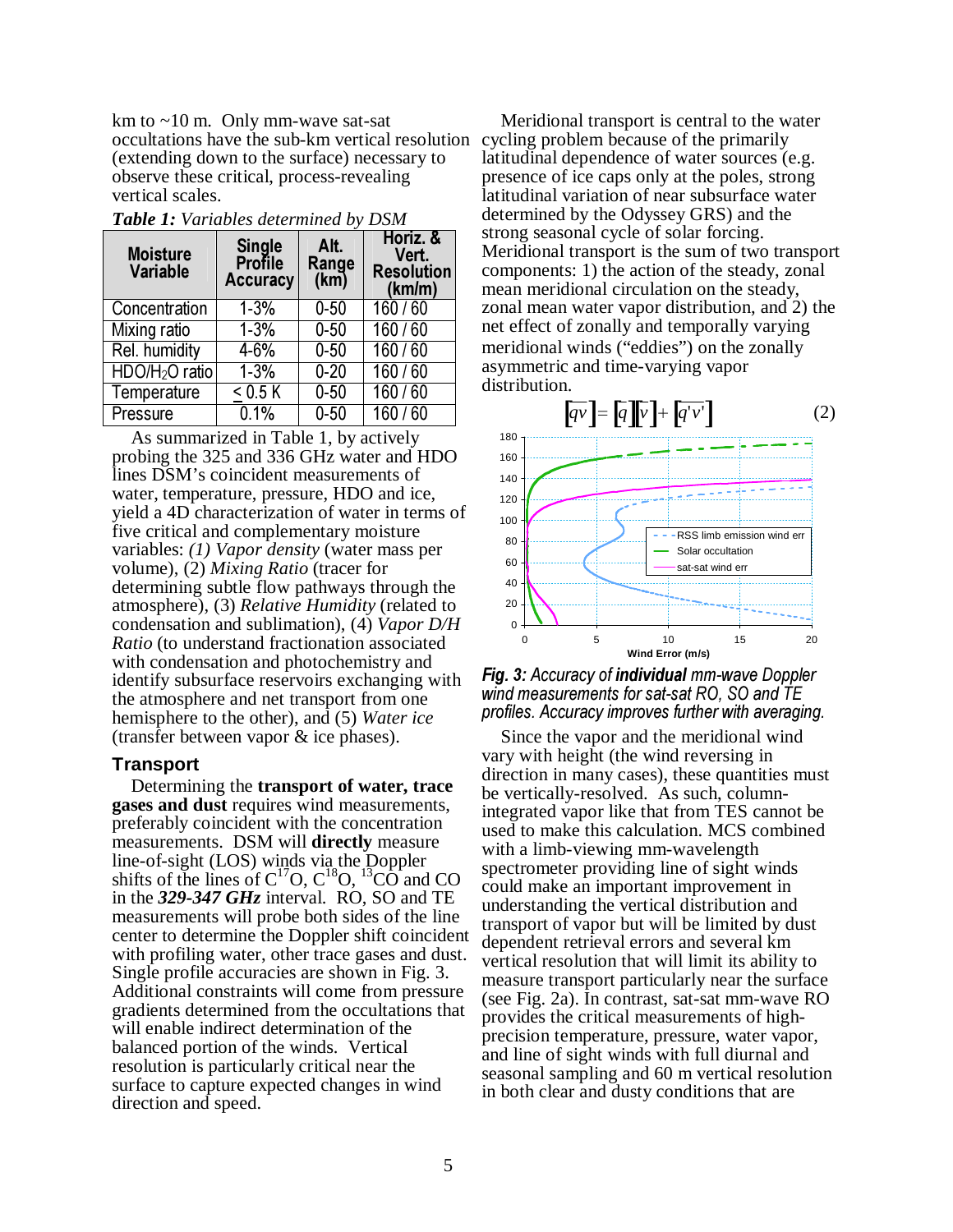needed to determine the water paths and fluxes, in fact to levels significantly exceeding any remote sensing capability orbiting Earth.



Fig. 4 (a) Illustration of diurnal evolution of surfaceatmosphere water exchange for  $L_s = 110^\circ$ , 22.5°N. Colors indicate temperature scale from 170 K (purple) to 240 K (orange). (b & c) Simulated profiles of water mixing ratio in the lowest 2200 m of the atmosphere. Horiz. scale: 0 to 800 ppm. (b) Hourly profiles from 18:00 to 01:00 showing the dramatic depletion of water in the lowermost atmosphere as it is transferred into the surface overnight. (c). Hourly evolution from sunrise to early afternoon.

# **Exchange with Subsurface Reservoirs**

Sat-sat mm-wave RO will reveal signatures of water exchange by measuring diurnal variations in profiles of near surface water vapor and temperature (Fig. 4) from which the exchange of water vapor and energy between the surface and atmosphere can be inferred over different regions of the globe. The orbital periods of the 2 satellites can be chosen to provide random coverage or a systematically repeating pattern at 20 or more locations, providing some of the advantages of a network of balloon soundings on Earth.

Isotopic measurements will answer key questions related to transport such as which reservoirs are exchanging with the atmosphere and whether there is net transfer between reservoirs and the two hemispheres. The observed HDO/H2O ratio in water vapor varies from 2 to 10 over the annual cycle (Mumma et al., 2003; Novak et al., 2005), decreasing as the precipitable water vapor increases over the annual cycle. This suggests that water vapor is exchanging with multiple reservoirs with different HDO/H2O ratios, masses and recycling times (Fischer, 2007). Therefore, the variations in the near-surface HDO/H2O ratio profiled globally over the diurnal and annual cycles via sat-sat occultations, can be used to determine the locations and D/H signatures of the different reservoirs exchanging with the atmosphere. Modeling can infer relative sizes and recycling times of the reservoirs thereby constraining their past history and the history of water on Mars. Furthermore, measuring the HDO/H2O ratio of water emerging from a reservoir and then measuring HDO/H2O ratio of water going into the reservoir later in the annual cycle will determine whether there is a net flux of water between reservoirs at present.

### Atmospheric Processes Revealed by D/H

Water isotopes also constrain important transport processes in the atmosphere. Globally and seasonally precise profiles of mixing ratios and temperatures, as well as HDO/H2O ratios, that extend vertically through the depth of the tropical Hadley circulation will determine whether condensation is indeed limiting the mixing ratios in the upper branch of the Hadley circulation during the aphelion (northern summer) season and therefore impeding migration of water to the Southern Hemisphere as proposed by Clancy et al. 1996.

The average Martian D/H ratio in atmospheric water is enhanced by about 5.5 times over that of terrestrial oceans reflecting preferential loss to space of H relative to D, which can be used to constrain the initial  $H_2O$ reservoir on Mars (Owen et al. 1988, Kass and Yung 1999). In contrast, measurements of H Lyα and D Lyα emission (Krasnopolsky et al. 1998) showed that  $D/H$  in  $H_2$  in the Martian upper atmosphere is about 11 times smaller than near the surface. Two mechanisms appear to be responsible: i) a reduced photodissociation cross section for HDO compared to  $H_2O$  (Cheng et al. 1999); and ii) fractionation during condensation and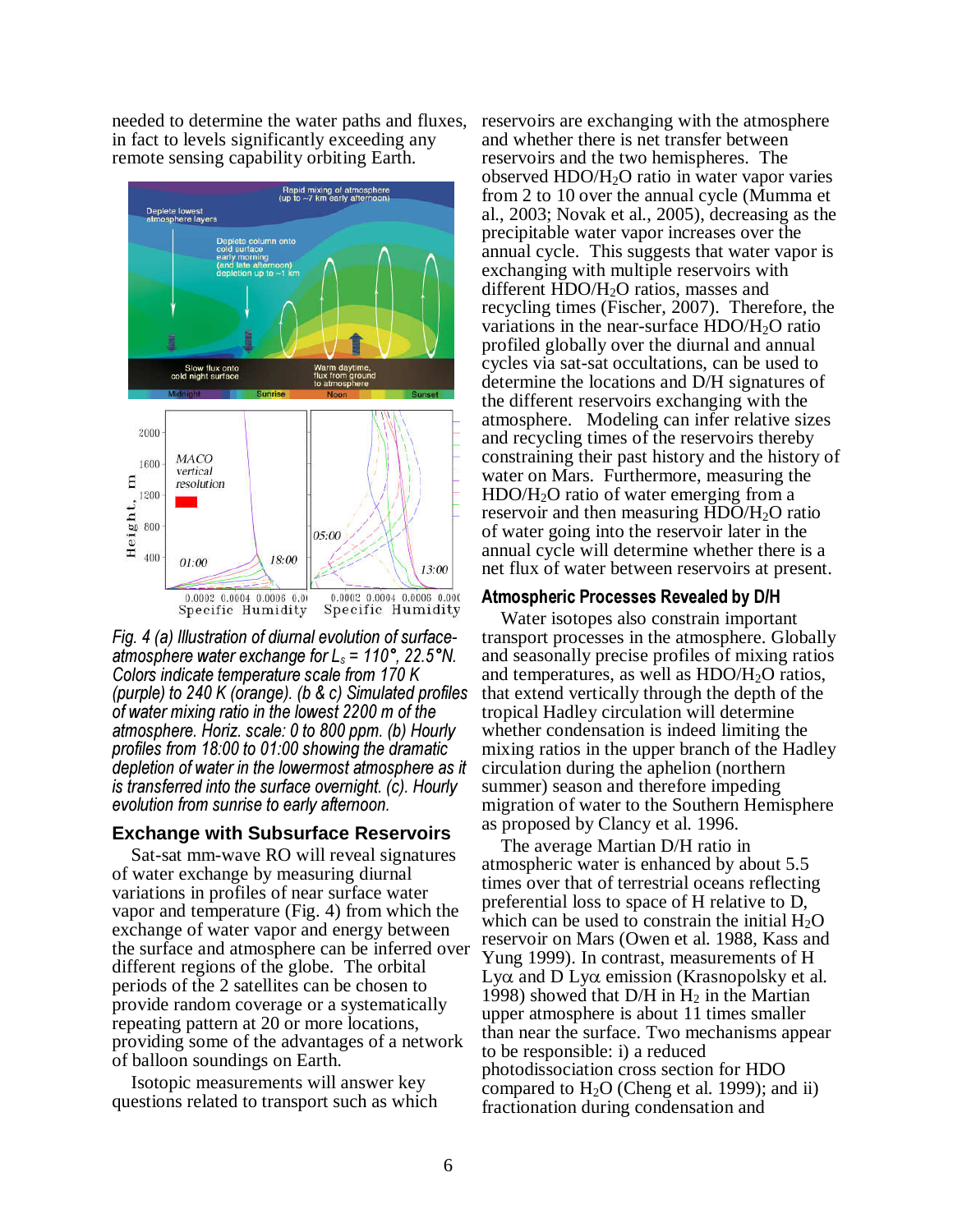evaporation of H2O (Bertaux and Montmessin 2001). Simultaneous profiles of HDO,  $H_2O$ , and atmospheric temperature via solar and satsat occultations will allow photochemical and phase change fractionations to be clearly resolved and constrain uncertainties in determining loss rates from the top of the atmosphere and the initial water reservoir. The high vertical resolution close to the surface will be key to separating D/H effects due to different subsurface reservoir sources from D/H variations due to ongoing atmospheric processes.

# **The Dust Cycle**

Atmospheric dust has a huge impact on the strength and interannual variability of the Martian circulation, due to its effect on radiative transfer within the thin Martian atmosphere (e.g. Kahn et al. 1992). Feedbacks between surface dust lifting and atmospheric circulation produce significant spatial and temporal variability (Murphy et al. 1995, Newman et al. 2002, Basu et al. 2004), particularly during the southern spring and summer 'storm season', making it hard both to predict the atmospheric state for a given storm season and to infer how the circulation may have differed in past orbital epochs. The direct (radiative) and indirect (dynamical) effect of dust on atmospheric temperatures also impact in a major way the present water cycle and its evolution over geologic time, as do dust particles acting as condensation nuclei for water ice (affecting radiative heating, scavenging of dust to form condensation nuclei and surface deposition rates of both dust and water). MGS TES observations of dust, ice and water vapor (Liu et al. 2003, Smith 2004) show differences between years with and without major dust storms (such as lower vapor abundances over the summer pole during a global storm). As yet the available data sets are inadequate for us to understand fully the processes producing this behavior. DSM measurements will address the following science questions related to dust and its impact on the water cycle:

What determines where and when dust storms originate? Despite recent progress in modeling Martian dust storms (Newman et al. 2002, Basu et al. 2004, Kahre et al. 2005), models remain unable to capture the full range of storm types and interannual variability. The

best (perhaps only) way to improve our understanding is to measure the near-surface atmospheric state (particularly winds, wind shear, turbulence, and stability provided by mm-wave RO) at the *same time and location* as changes in dust abundances (which can then be linked to injection rates). For example, DSM should observe a distinctive afternoon peak in dustiness if dust devils are the dominant source.

Models seem unable to capture the relatively rapid decline of global dust storms observed on Mars, possibly because they do not typically account for enhanced scavenging by water ice during this period, a hypothesis that DSM measurements of dust and water ice would test.

The revolutionary sensitivity and resolution of the combined DSM temperature, wind, dust and water observations will enable us to study in detail how regional and global dust storms affect the circulation and water transport and help us understand whether large dust storms alter the distribution of water and its interhemispheric transport.

# **Locating sources of plumes**

Determining whether the source of methane is geochemical or biogenic likely requires placing a lander near the source of a methane plume. Determining a source location potentially anywhere on the globe requires tracing an observed plume back to its source which requires a detailed knowledge of (1) winds and (2) mixing caused by turbulence.

Ultimately, the best estimates of plume source locations will come from plume dispersal reconstructions derived from atmospheric state estimates produced by a numerical weather prediction data assimilation system that combines an atmospheric model with observations to initialize and steer the model. The quality of such estimates depends critically on the model's realism which, to a large extent, will be as good as the observational constraints used to evaluate the model. Such constraints must include profiles of wind and turbulence at resolutions sufficient to determine important features relevant to advection and mixing. As on Earth, boundary layer winds are undoubtedly complex, exhibiting sharply defined vertical changes in speed and direction that depend on albedo, thermal inertia, topography, season, weather and diurnal cycle. As confirmed by the Phoenix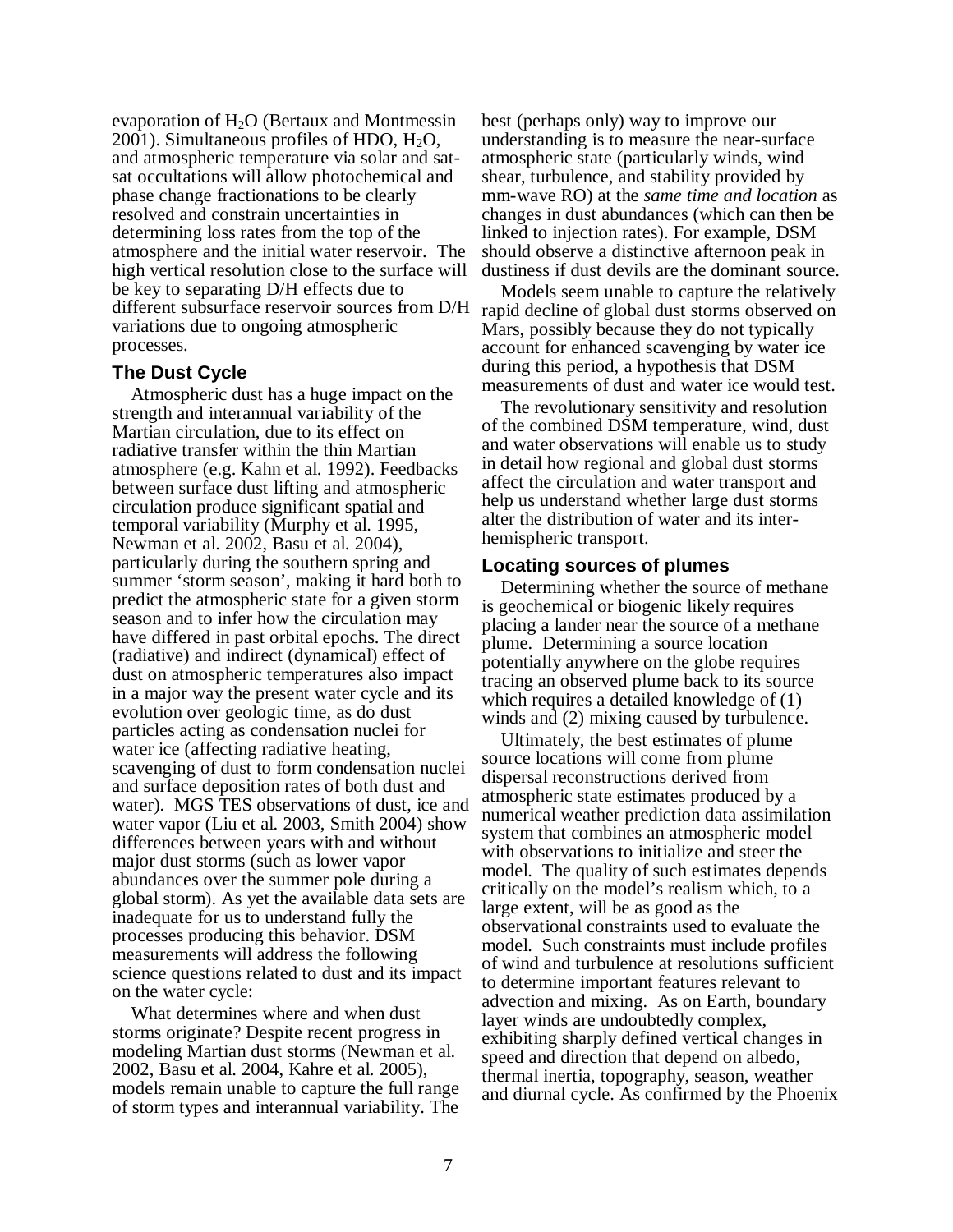LIDAR, these scales are far too sharp to be resolved by 5 km vertical resolution of a mmwave radiometric spectrometer which together with 5 to 20 m/sec precision (Fig. 3) will limit the impact of such observations on plume source reconstructions. In contrast, the nearly 2 orders of magnitude better vertical resolution and 1 order of magnitude better precision of RO profiled line-of-sight winds profiled together with mixing ratios, potential temperature and turbulence within and above the boundary layer will provide the quantitative constraints at scales and precisions needed to evaluate and improve models, enable a data assimilation system to steer numerical models correctly towards reality and determine how methane and other constituents are dispersed.

#### **Heterogeneous chemistry**

Apparent spatial and temporal variations in CH4 abundance reported in Mumma et al. (2009) argue for a CH<sub>4</sub> lifetime  $<< 6$  months, far shorter than the photochemical lifetime of 300 years (Summers at al.), implying a dramatically different chemistry for CH<sub>4</sub> than has generally been assumed. It has been proposed that the highly oxidized state of the surface and greatly elevated local  $CH<sub>4</sub>$  loss rates can arise from ion production associated with dust charging (Atreya et al. 2006; DeLory et al. 2006). Highly elevated, local  $H_2O_2$ abundances are predicted (Atreya et al., 2006). Because the standard photochemical models (e.g., Nair et al. 1994) reproduce (actually predicted) the column density of atmospheric  $H<sub>2</sub>O<sub>2</sub>$  very well (Encrenaz et al. 2004), the dust storm dissociative electron attachment (DEA) chemistry can only operate locally. Mechanisms of dust charging during a dust storm argue that charge separation occurs primarily between saltating grains and small easily lofted grains. Discharge occurs over distances of ~10 cm due to the near optimal atmospheric pressure for discharges. This restricts dust charging effects and associated DEA chemistry to the atmospheric boundary layer (whose depth varies over the diurnal cycle: see Fig. 4) and perhaps much closer to the surface depending on the lifetime of the  $H<sub>2</sub>O<sub>2</sub>$  because reaction rates depend strongly on the field strength which may be highest within a few cm of the surface. Because the efficiency of heterogeneous chemistry depends on the water vapor present and may therefore be quite

variable, concurrent measurements of  $H_2O$  and  $H<sub>2</sub>O<sub>2</sub>$  are critical.

Direct confirmation of the products of DEA chemistry,  $H_2O_2$  in particular, requires observations of the chemical products in a dusty environment with a vertical resolution no worse than the extent of the boundary layer and preferably much smaller. A nIRS has limited ability to probe through dust. Near-surface sub-mm-wave limb TE observations are limited by 3-5 km vertical resolution and sensitivity to surface emissivity. Sat-sat mm-wave occultations will profile  $H_2O_2$ ,  $H_2CO$  and  $H_2O$ , as well as winds, turbulence and temperature, with ~60 m vertical resolution down to the surface over the diurnal cycle while TIDS simultaneously determines the amount of dust and ice present to determine how near surface  $H_2O_2$  concentrations and other chemical constituents vary with dust and  $H_2O$  as well as winds, turbulence, boundary layer depth, temperature and stability. Together these observations will determine whether hypotheses involving dust & DEA chemistry are indeed the missing  $CH<sub>4</sub>$  loss mechanism and its dependence on conditions.

# **Contributions to Mars Infrastructure**

A DSM would provide redundant telecommunications relays. The meteorological observations provide density for aerobraking at high altitudes and low level pressure, winds and turbulence for EDL.

# **Implementation Options and Costs**

In 2006, the 1 year Mars Astrobiology and Climate Observatory (MACO) DSM Scout mission was proposed for \$465M. Increasing development costs by 25% to compensate for optimistic Scout costing, adding 5 years of 3% inflation, \$50M for higher launch costs and \$30M for longer mission operations raises the cost to \$700-750M.

In August 2009, ESA & NASA announced a 2016 trace gas mission with an ESA spacecraft bus and 200 kg lander and a NASA launch vehicle. If this mission were to fly the RO, SO & TE capable mm-wave receiver noted here, the sat-sat RO could be implemented by flying the RO transmitter on another spacecraft of an international partner such as Japan. The RO transmitter would use ~100 W when transmitting and <10 W when not transmitting for a ~25W orbital average.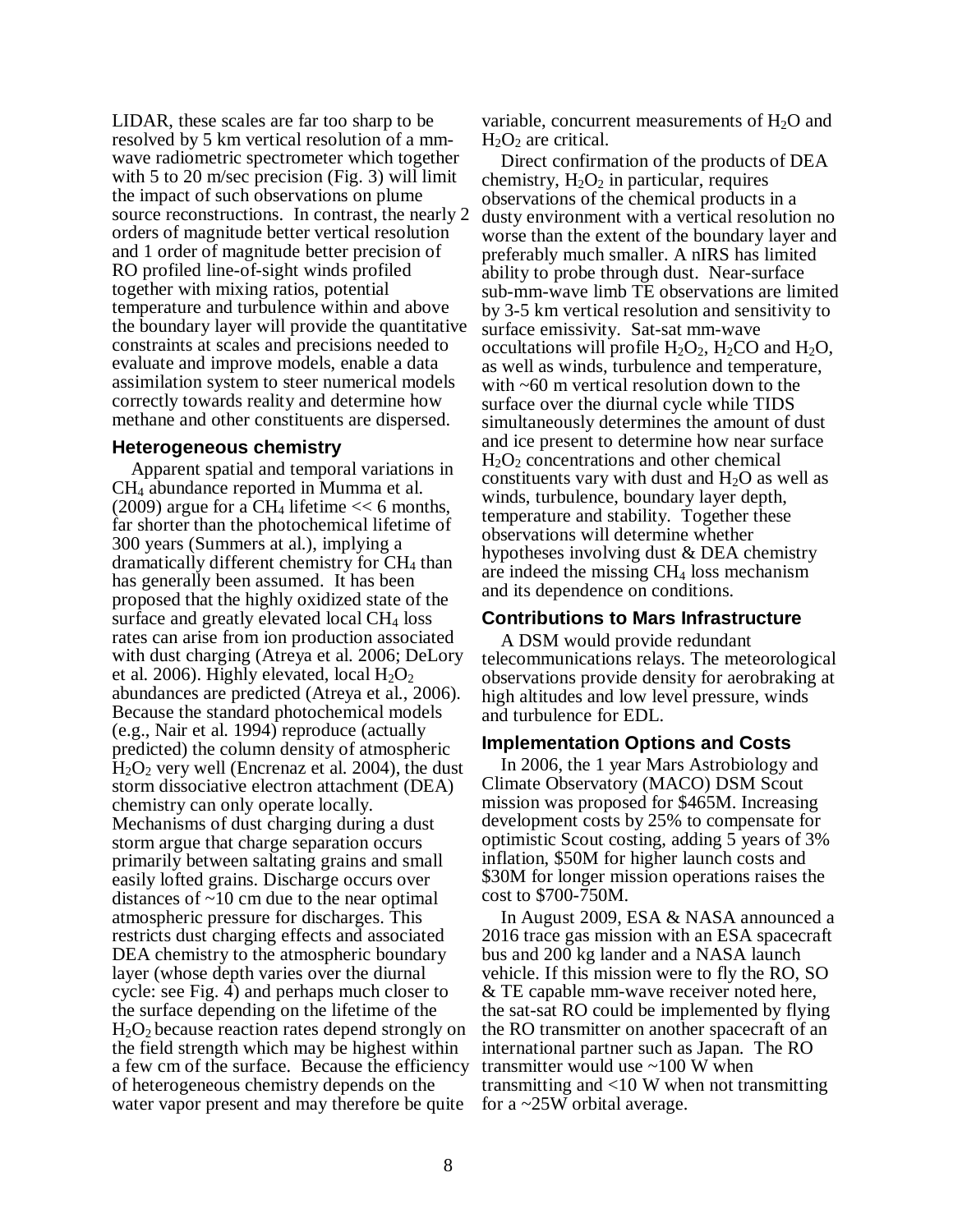#### **References**

- Atreya, S.K., A.-S. Wong, N.O. Renno, W.M. Farrell, G.T. Delory, D.D. Sentman, S.A. Cummer, J.R. Marshall, S.C.R. Rafkin and D.C. Catling, 2006, Oxidant enhancement in martian dust devils and storms: Implications for life and habitability, Astrobiology, 6, 439-450.
- Basu, S., M.I. Richardson, and R.J. Wilson 2004. Simulation of the Martian dust cycle with the GFDL Mars GCM. 109 (E11), 11006.
- Bernath, P. F., et al. (2005), Atmospheric Chemistry Experiment (ACE): Mission overview, Geophys. Res. Lett., 32, L15S01, doi:10.1029/2005GL022386.
- Bertaux, J.-L. and F. Montmessin 2001. Isotopic fractionation throughwater vapor condensation : The deuteropause, a cold trap for deuterium in the atmosphere of Mars. J. Geophys. Res. 106, 32879-32883.
- Cheng, B. M. and coauthors 1999. Photoinduced fractionation of water isotopomers in the martian atmosphere, Geophys. Res. Lett. 26, 3657-3660.
- Clancy, R.T., A.W. Grossman, M.J. Wolff, P.B. James, D.J. Rudy, Y.N. Billawala, B.J. Sandor, S.W. Lee and D.O. Muhleman, (1996), Water Vapor Saturation at Low Altitudes Around Mars Aphelion: A Key to Mars Climate?. Icarus 122, pp. 36–62.
- Delory, G. T., W. M. Farrell, S. K. Atreya, N. O. Renno, Ah-S. Wong, S. A. Cummer, D. D. Sentman, J. R. Marshall, S. C.R. Rafkin, and D. C. Catling, 2006, Oxidant Enhancement in Martian Dust Devils and Storms: Storm Electric Fields and Electron Dissociative Attachment, ASTROBIOLOGY, Vol. 6, No. 3, p.451- 461.
- Encrenaz, Th., B. Bezard, T. Greathouse, M. Richter, J. Lacy, S. K. Atreya, A. S. Wong, S. Lebennois, F. Lefevre, F. Forget (2004), Hydrogen peroxide on Mars: spatial distribution and seasonal variations, Icarus

170, 424-429.

- Fedorova, A.A., O.I. Korablev, J.-L. Bertaux, A.V. Rodin, F. Montmessin, D.A. Belyaev, A. Reberac, Solar infrared occultation observations by SPICAM experiment on Mars-Express: Simultaneous measurements of the vertical distributions of H2O, CO2 and aerosol, Icarus, Volume 200, Issue 1, March 2009, Pages 96-117, ISSN 0019- 1035, DOI: 10.1016/j.icarus.2008.11.006.
- Fisher, D., 2007. Mars' water isotope (D/H) history in the strata of the North Polar Cap: Inferences about the water cycle, Icarus 187, 430–441.
- Formisano, V., and coauthors 2004. Detection of atmosphere in the atmosphere of Mars, Science 306, 1758-1761.
- Head, J. W., J.F. Mustard, M.A. Kreslavsky, R.E. Milliken and D.R. Marchant 2003. Recent ice ages on Mars. Nature 426, 797- 802.
- Hinson, D.P., RA. Simpson, J.D. Twicken, G.L. Tyler, and F.M. Flasar 1999. Initial results from radio occultation measurements with Mars Global Surveyor. J. Geophys. Res. 104, 26997-27012.
- Kahn, R.A., T.Z. Martin, R.W. Zurek, and S.W. Lee 1992. The martian dust cycle. In Mars (H.H. Kieffer et al., Eds.), pp. 1017-1053.
- Kahre, M.A., J.R. Murphy, R.M. Haberle, F. Montmessin, and J. Schaeffer 2005. Simulating the Martian dust cycle with a finite surface dust reservoir. Geophys. Res. Lett. 32 (20), L20204.
- Kass, D.M. and Y.L. Yung 1999. Water on Mars: Isotopic constraints on exchange between the atmosphere and surface, Geophys. Res. Lett. 26, 3653-3656.
- Krasnopolsky, V.A., M.J. Mumma, G.R. Gladstone 1998. Detection of atomic deuterium in the upper atmosphere of Mars, Science 280, 1576-1580.
- Liu, J.J., M.I. Richardson, and R.J. Wilson 2003. An assessment of the global, seasonal, and interannual spacecraft record of Martian